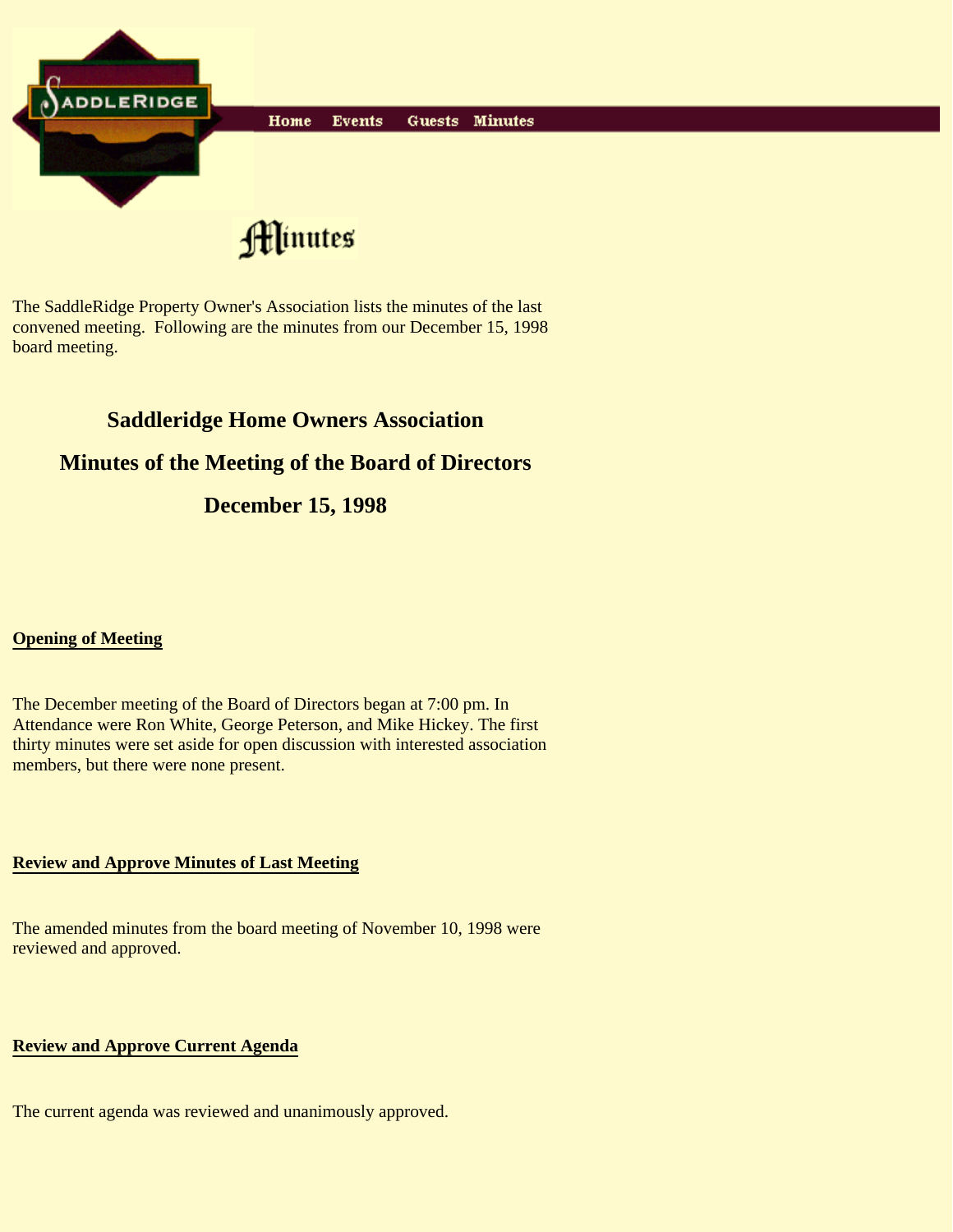## **OLD BUSINESS**

- 1. Fire Protection George Peterson is scheduled to meet with the Wimberley Fire Department. The possibility of fire protection from San Marcos is still unclear.
- 2. Clubhouse Rules The board discussed, and unanimously agreed, to the necessity of having clubhouse rules established and posted at the clubhouse. The following rules and information is to be placed on the clubhouse sign:
	- . The clubhouse is to be cleaned and locked no later than 10:00pm.
	- B. \$50.00 deposit for cleaning and return of key.
	- C. Availability to be scheduled on a "first-come" basis.
	- D. The clubhouse is to be available only to adult association members, who are solely responsible for the condition of the premises and the activities of their guests.
	- E. The Inventory Checklist is to be signed and turned in with the deposit check.
	- F. The board members telephone numbers are to be posted.

It was motioned, and unanimously agreed, to table this issue for final vote at the January, 1999 board meeting. Ron White will explore the sources for sign sources.

- 1. Review status of legal issues Ron White will draft a letter regarding the unfinished house on Pack Saddle Pass. Ron and George Peterson will research the ownership of the abandoned home on Mission Trail.
- Wildlife Management Program It was motioned and unanimously 2. agreed that this is no longer an issue to be ADDRESSED by the board.
- 3. Bank signature cards Pending application and receipt of the federal Employer Identification Number required by the bank.
- 4. Review assigned responsibilities:
	- . Streets No new business.
	- B. Clubhouse The clubhouse was used during Thanksgiving and left in good condition.
	- C. Grounds The modular home utilized for the sale of Saddleridge lots has been removed. Mike Hickey will determine plans for the tract (#53) and the status of the fence, which lies in the state right of way.
	- D. Architectural Committee George Peterson will check with Strobel regarding the possibility that he has begun construction of houses without architectural committee approval.
	- E. Homepage The homepage has been moved to Mindspring, and the Saddleridge URL was assigned to the association.
- 1. Review association declarations and covenants will review as needed.
- 2. Mission Statement for Board Ron White preparing draft for final approval.
- 3. Bylaws Enforcement Reviewed and discussed bylaws.
- 4. Annual Budget Mike Hickey will have draft for discussion at January meeting.
- 5. Franchise Tax and Nonprofit status The association is in compliance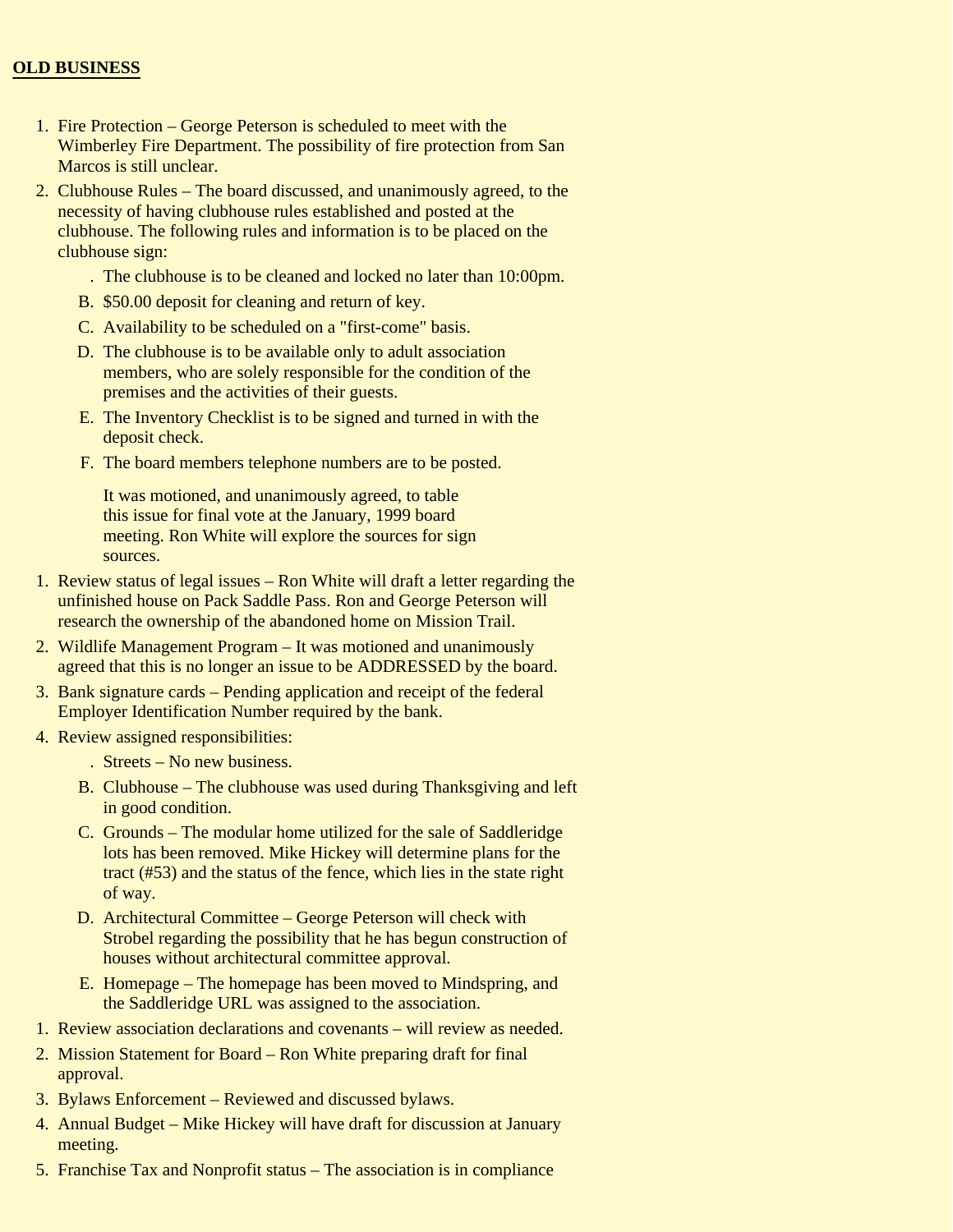with the State of Texas (franchise tax), and non-profit applications have been ordered from the IRS.

- 6. Clubhouse Keys Ron White will have locks changed.
- 7. Clubhouse Checklist Mike Hickey will have checklist ready for board approval at January meeting.
- Establish procedure for enforcement of deed restrictions Each of the 8. board members will check with their legal sources for possible recommendation of legal counsel for the association. The board discussed a tentative date of January 26<sup>th</sup> for a special board meeting to interview prospective legal counsels.
- 9. Liability insurance for the association the board AGREED that this was an issue to be discussed with legal counsel, when established.
- 10. Reference Item #9.
- 11. Database of association members Ron White will distribute for review.
- 12. Unpaid association dues to be reviewed and discussed with database.

#### **NEW BUSINESS**

- 1. P.O. Box The board agreed to rent a post office box so that the association would have a permanent address. Mike Hickey will rent the box.
- 2. Hanging swing on clubhouse was stolen George Peterson will research source and price for replacement.
- Loose animal complaints Ron White will draft standard letter to be sent 3. to association members whose animals run loose, in violation of deed restrictions.

#### **Beginning Agenda for January Meeting**

1. Discuss date for annual association spring picnic

#### **Adjournment**

Adjournment was motioned and unanimously approved